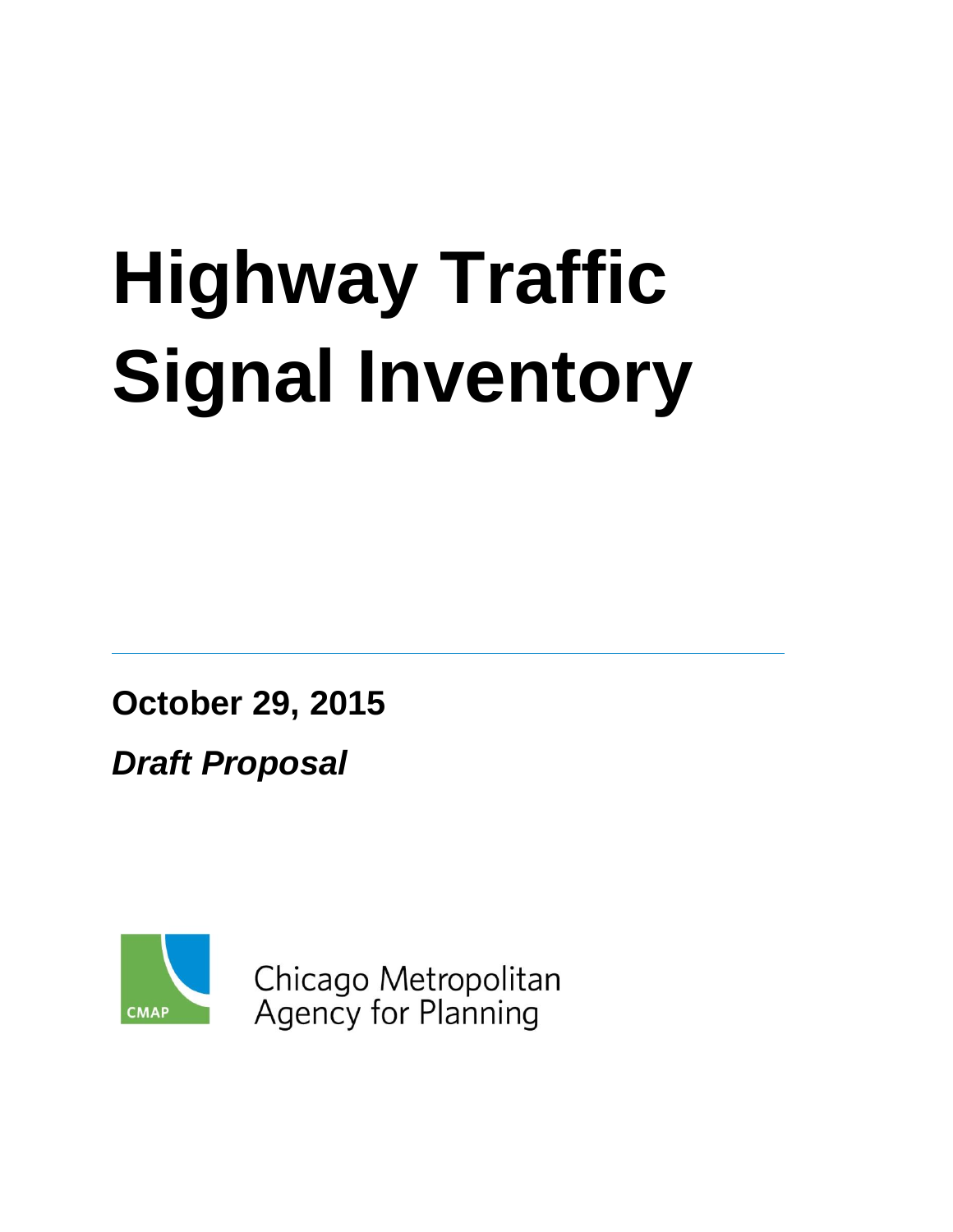## **Table of Contents**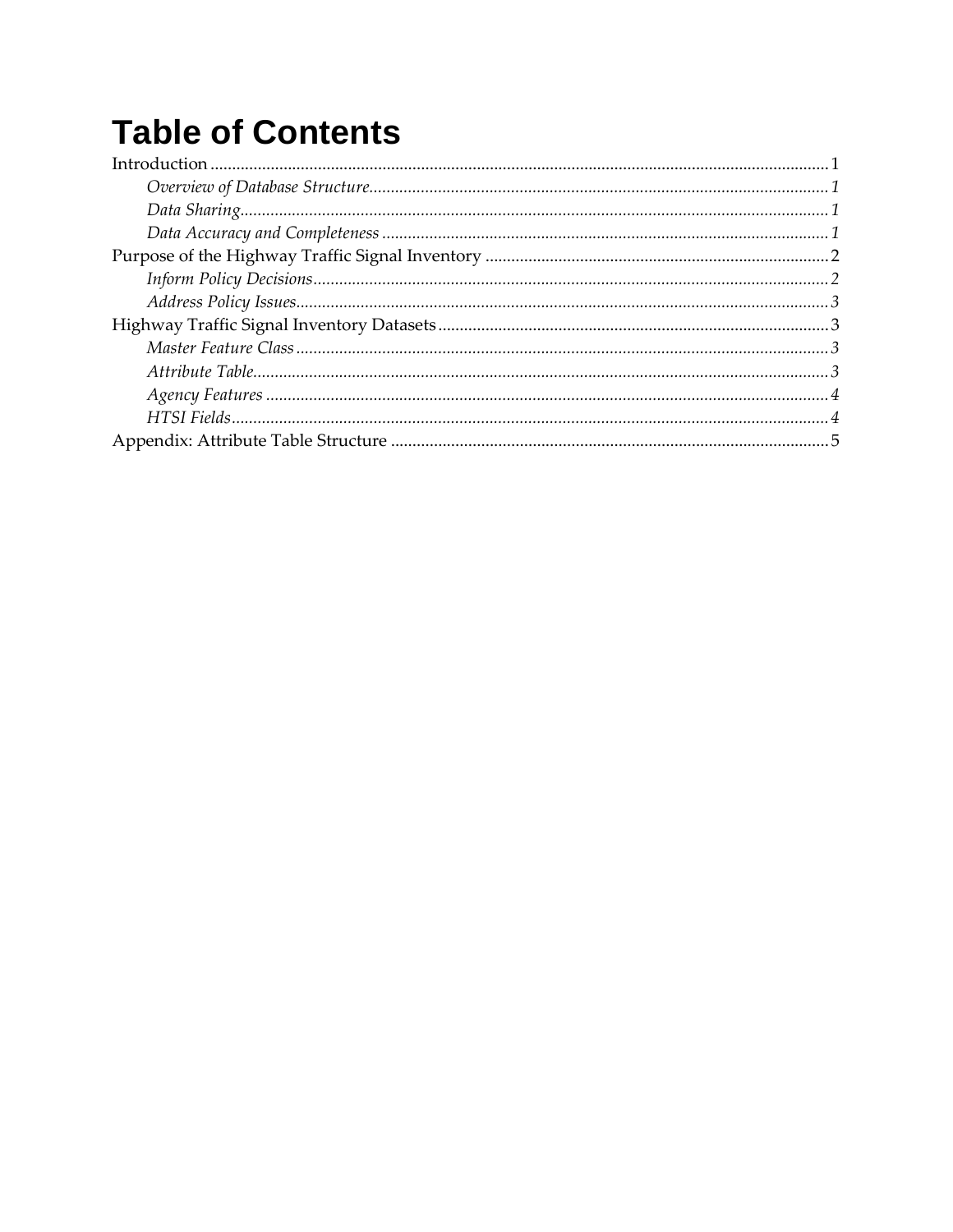## <span id="page-2-0"></span>**Introduction**

The purpose of this Proposal is to describe the Chicago Metropolitan Agency for Planning's proposed Highway Traffic Signal Inventory (HTSI) and to explain its expected use. The Proposal will document for CMAP staff, and for its partners, the methods and processes used to create the HTSI. It is anticipated that, if this Proposal is adopted, it will serve as a template for an inventory manual. The HTSI is intended to include geographic-based datasets for highway traffic signals in the Chicago metropolitan area, including Cook, DuPage, Kane, Kendall, Lake, McHenry, and Will Counties in northeastern Illinois, plus Somonauk and Sandwich Townships in DeKalb County and Aux Sable Township in Grundy County.

#### <span id="page-2-1"></span>**Overview of Database Structure**

The HTSI will be designed as a file geodatabase using ArcGIS. The geodatabase will contain a master signal inventory with a location based on the inventory number and station from the Illinois Highway Information System. For this database, a "signal" record is associated with an intersection, not an individual signal head. A table, to be related to the master inventory, will have agency inventory attribute information derived from files provided by each participating agency. Agencies expected to participate include the Illinois Department of Transportation and most county highway departments. In addition, some municipalities and townships are expected to participate, including the City of Chicago. Each original input data table or shapefile provided by participating agencies will be maintained in the geodatabase for reference purposes.

#### <span id="page-2-2"></span>**Data Sharing**

The HTSI will support not only the work of CMAP, but is also intended to be widely shared on the **CMAP** data hub to support the work of our partner agencies and their contractors. Open, unrestricted sharing of transportation system data has many advantages for regional agencies and local communities. The HTSI will be used to influence regional plan development and project implementation through a single, consistent regional geodatabase. But since the inventories may influence plan and project development, we strongly prefer that such data be open so as to maintain accountability and transparency.

Regional planning agencies have been collecting signal inventory data from local communities for many years. The HTSI will address the need for better signal information in an era of increasing interest and capabilities in signal operations and planning.

#### <span id="page-2-3"></span>**Data Accuracy and Completeness**

No warranty will be provided with the data. It is intended that the information from agencies be provided on a "snapshot in time" basis, rather than a continuous basis. The information would be suitable for regional planning and the early stages of project development. Information is not expected to be current enough or detailed enough to be used for the preparation of plans and specs.

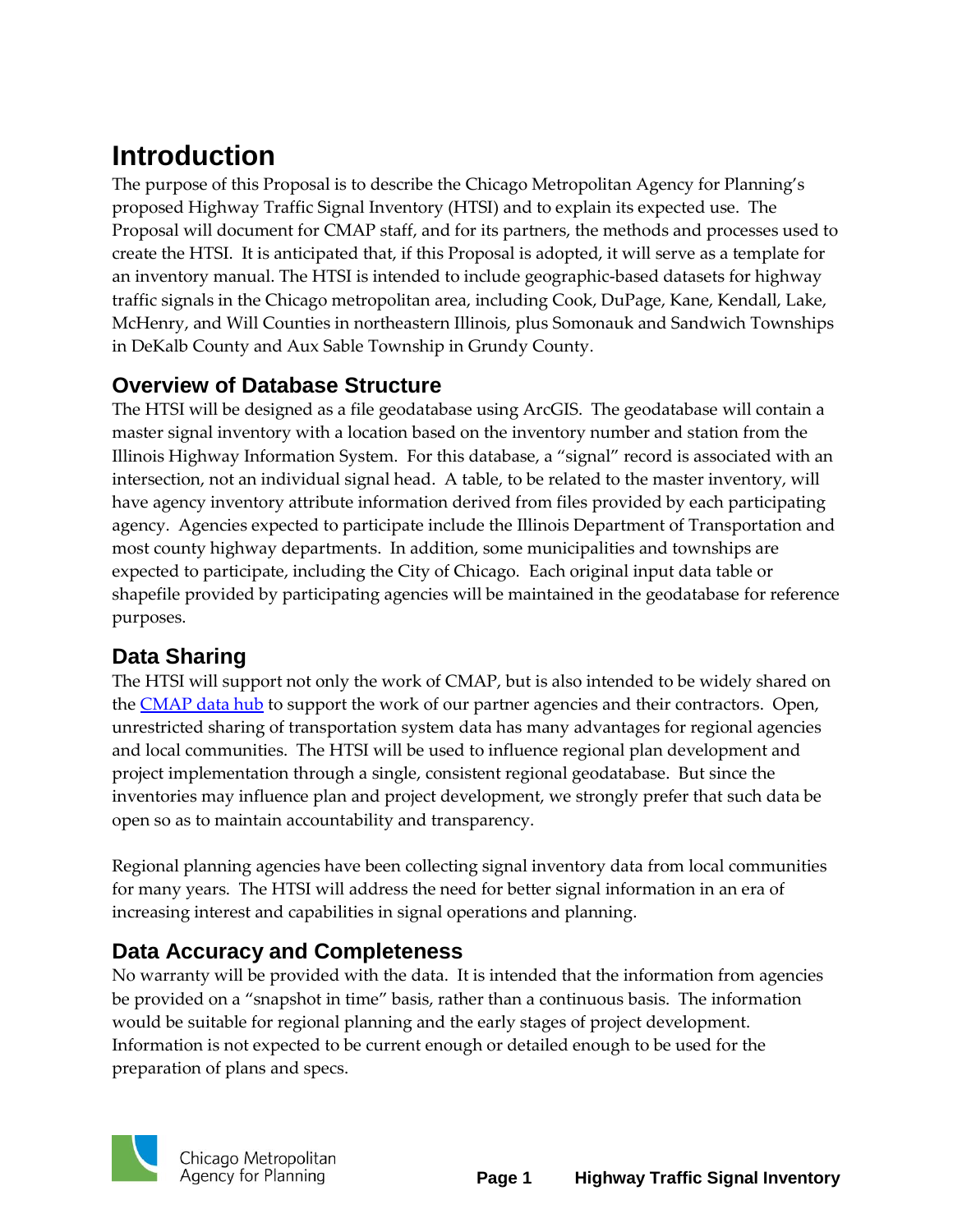It is recommended that the inventory be updated on an annual basis for large agencies (IDOT, CDOT, Cook, Lake, Kane, and DuPage Counties) and every two years for other agencies. 0

A number of fields will be included in the dataset. Most of the fields represent current, widespread signal operations practice, information that can be expected to be maintained by the signal's jurisdiction agency. However, some of the fields (e.g., regarding accessible pedestrian signals) represent leading-edge practices that may not be currently maintained in the jurisdiction agency's database system. Thus, it is expected that the initial versions of the geodatabase will contain a large number of null or default values for many fields. Over time, with successive updates, it is expected that the number of null values will decrease.

Importantly, when the data table includes a null value, neither "yes" nor "no" is implied. Null values will indicate that the data is unavailable.

## <span id="page-3-0"></span>**Purpose of the Highway Traffic Signal Inventory**

In 2013, members of the Regional Transportation Operations Coalition (RTOC) suggested that CMAP pursue improvements to the regional traffic signal inventory for the seven-county Chicago region. While agencies throughout the region have long maintained their own inventories, consistent and uniform information about signals across jurisdictions is lacking. Some inventories also lack a GIS component. This complicates data sharing across agencies. The Regional Traffic Signal Inventory (RTSI) seeks to fill this gap and to facilitate inter-jurisdictional communication and more effective transportation studies.

#### <span id="page-3-1"></span>**Inform Policy Decisions**

RTSI is not intended to replace current inventories maintained by individual agencies. Rather, it is meant to supplement and build upon data that is already collected. In reviewing the state of current signal inventories throughout the region, it became clear that most data already collected is primarily geared toward facilitating *maintenance* of the system. These inventories will continue to serve this function. RTSI, on the other hand, should consist of data that is primarily geared toward facilitating more informed *policy* decisions.

CMAP staff is considering opportunities to address highway operations needs through increased attention to arterial highway operations, particularly highway traffic signals. RTSI will also support potential CMAP signal policy and funding initiatives by addressing the following questions about regional signal systems:

- What is the age of traffic signal systems? Where are signals deployed? What types of signals are deployed? What basic and advanced signal technologies are deployed?
- Are the current deployments of highway traffic signal technologies appropriate for modern traffic control needs?
- Do deployments of highway traffic signal technologies support community livability and multimodal travel, where appropriate, and accessibility for people with disabilities?

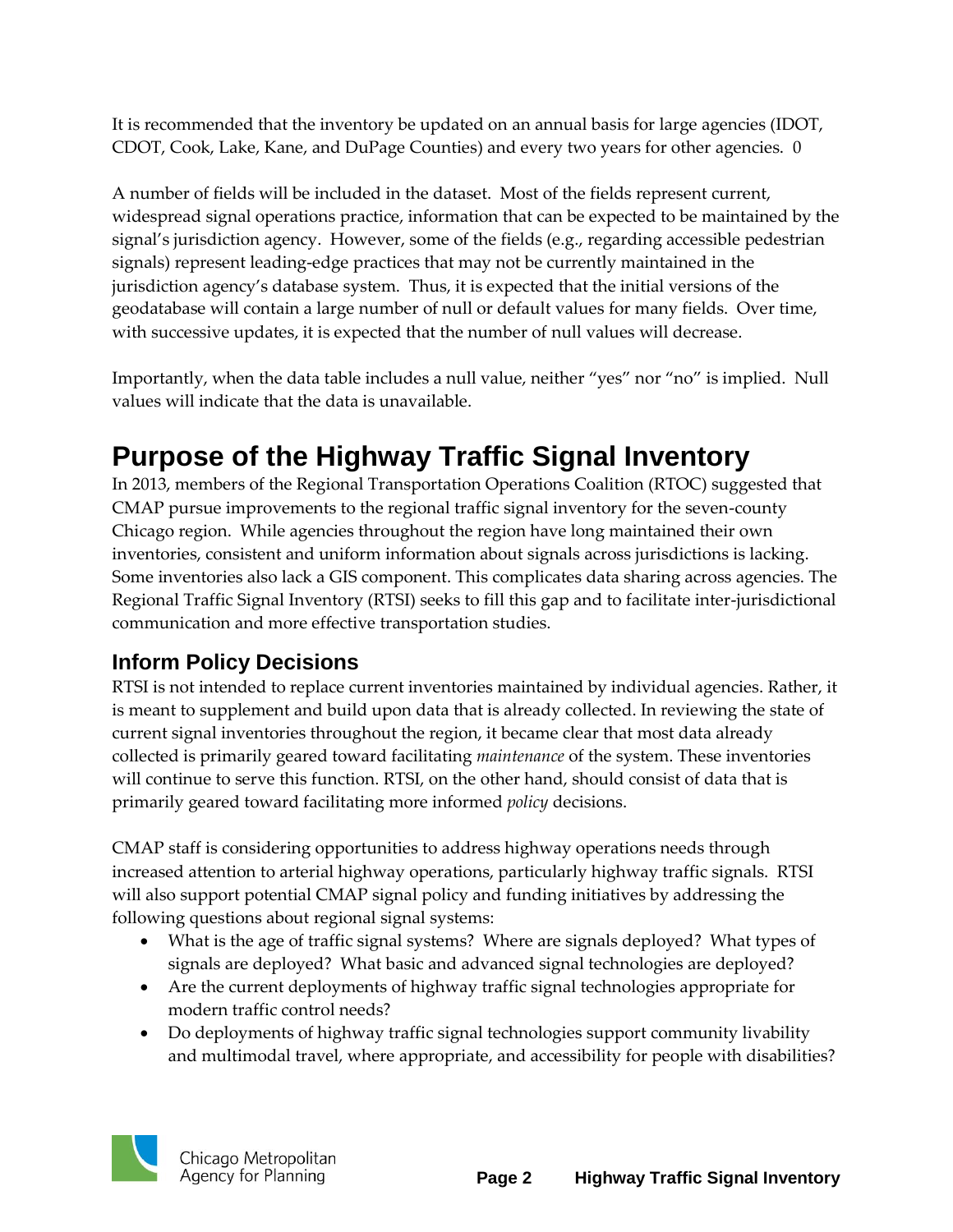#### <span id="page-4-0"></span>**Address Policy Issues**

With answers to these questions, CMAP may be able to address the following policy issues:

- Is maintenance of existing traffic signals sufficient, or should resources for this maintenance be increased?
- Should local and regional signal technology initiatives be included in an updated regional plan to reduce motorist delay and improve safety?
- Should local and regional initiatives to address multimodal and accessibility needs be included in an updated regional plan?

## <span id="page-4-1"></span>**Highway Traffic Signal Inventory Datasets**

The HTSI is intended to include available information about existing highway traffic signals. Planned and programmed signals will not be included in the dataset. The HTSI will consist of a master feature class, a table with related attribute data processed from the data provided by participating agencies, and a feature recordset consisting of original source data provided by participating agencies.

#### <span id="page-4-2"></span>**Master Feature Class**

The HTSI will replace an existing shapefile reflecting the regional signal inventory, posted at [https://datahub.cmap.illinois.gov/dataset/signalized-intersections-2012.](https://datahub.cmap.illinois.gov/dataset/signalized-intersections-2012) The attribute fields for this existing inventory are limited to information regarding signal interconnects, emergency vehicle preemption, red-light running, and centralized control. However, the shapefile is expected to serve as a starting point for the development of a new master feature class.

The information included in the new master feature class will be limited. Limited attribute information will be maintained in this feature class; rather, attribute information will be maintained in the related table of agency data.

Location information will be maintained in the master feature class, including coordinates (in decimal degrees), and major- and minor-streets. This feature class will be tied directly to the IDOT's Illinois Highway Information System (IHIS) by the IHIS inventory number and station fields. The feature class will be tied to the CMAP master highway network by the CMAP node number (if applicable).

CMAP signal interconnect numbers, if applicable, will also be maintained by CMAP staff as a field in this feature class, since that information is not necessarily maintained by participating agencies.

#### <span id="page-4-3"></span>**Attribute Table**

The attribute table will consist of information provided by participating agencies, related to the master feature class by the IHIS inventory number and station. Zero, one, or many agency records may be present in this table for each master feature class record.

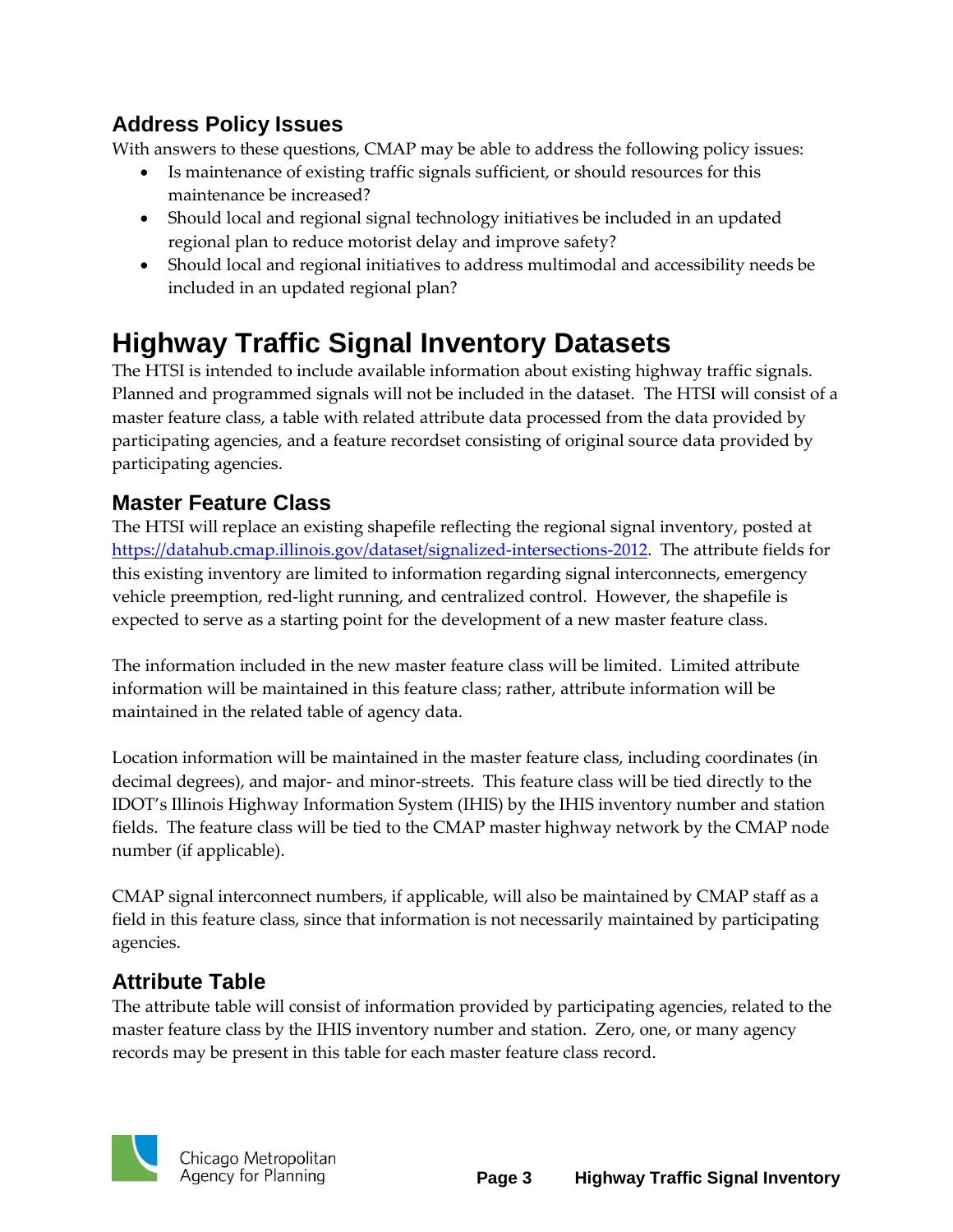Attribute table records will be the result of processing files provided by participating agencies. Over time, it is hoped that more and more files provided by participating agencies will reflect the desired attribute table structure, though this is not expected at the outset. Attribute table records are expected to be updated annually by major participating agencies. All attribute table records will be purged and repopulated when a participating agency provides a new file; partial updates are not anticipated or desired.

Ideally, input records provided by the agency will have the IDOT inventory and station number. Alternatively, the latitude and longitude, or intersection location, will be used to conflate the agency data to IRIS to find the inventory and station, so as to facilitate the relationship to the master feature class. If this is the case, a record of the conflation will be saved to simplify future processing.

The proposed field list for the attribute table is included in the appendix.

#### <span id="page-5-0"></span>**Agency Features**

Data provided by participating agencies will be maintained in the geodatabase to supplement the attribute table. This data will be included in the database "as-is" for reference purposes, should questions come up about the processed attribute table data.

#### <span id="page-5-1"></span>**HTSI Fields**

Also included is a single, empty feature class HTSIfields. This is a template feature class with which users can create new signal feature classes, either by digitizing features directly into a copy of it, or by importing an existing shapefile to match the HTSI data schema. As noted above, this process may simply be completed by CMAP staff if participating agencies provide a file that doesn't follow this template.

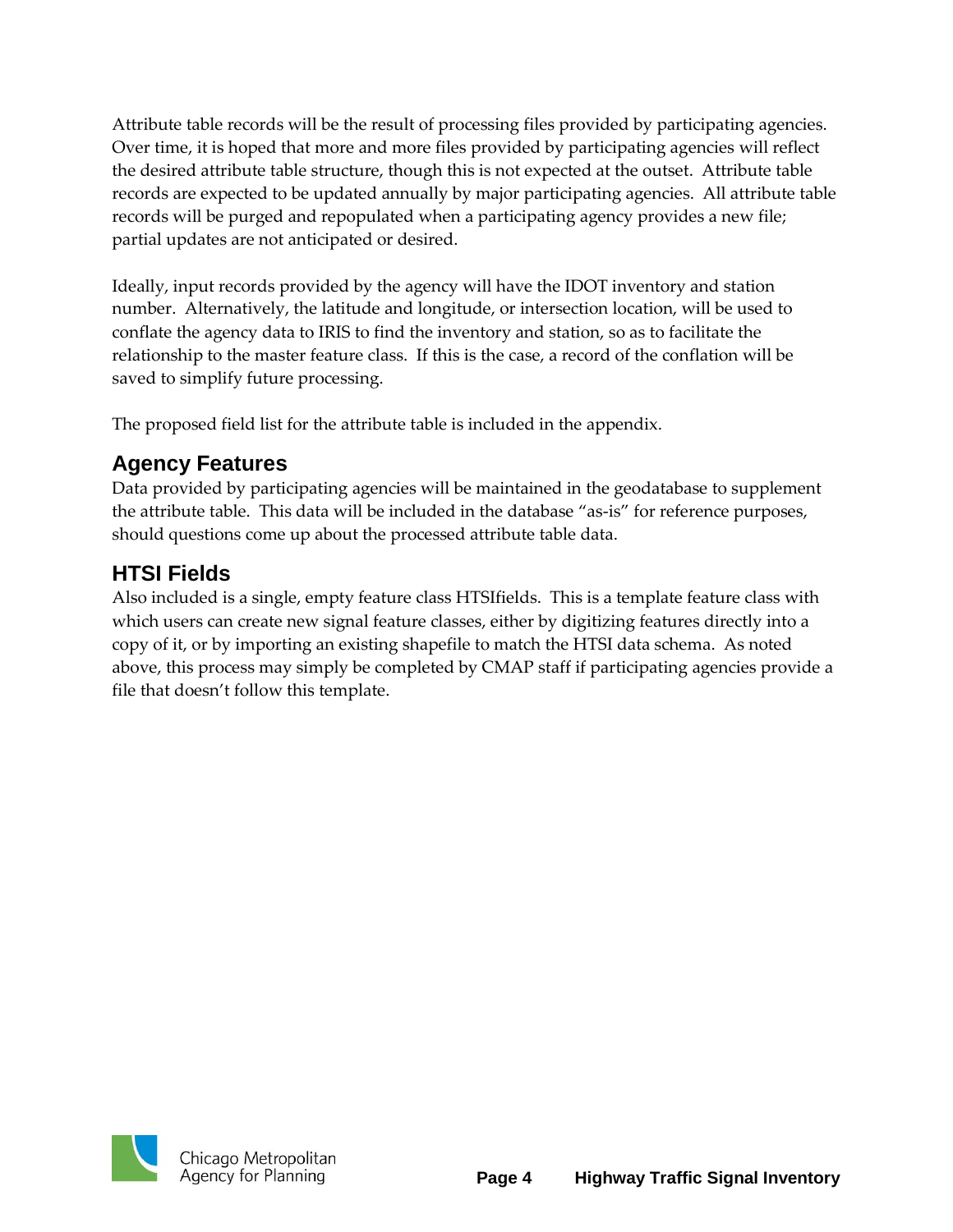### **Appendix: Attribute Table Structure**

<span id="page-6-0"></span>

| <b>Field Name</b>       | Data<br>Type | Alias                               | Description (if necessary)                                                                                                                                                                     | <b>NULL</b><br>values | Domain       | Length  |
|-------------------------|--------------|-------------------------------------|------------------------------------------------------------------------------------------------------------------------------------------------------------------------------------------------|-----------------------|--------------|---------|
| <b>INVENTORYSTATION</b> | Text         | Inventory<br>Number and<br>Station  | IHIS Inventory and station<br>number of the highway traffic<br>signal on the major street. This<br>field will be the primary key<br>and will relate this table to the<br>master feature class. | N <sub>o</sub>        |              |         |
| <b>XCOORD</b>           | Double       | X-Coordinate                        | Longitude of the signal in<br>decimal degrees (4 decimals)                                                                                                                                     | No                    |              | nn.nnnn |
| <b>YCOORD</b>           | Double       | Y-Coordinate                        | Latitude of the signal in decimal<br>degrees (4 decimals)                                                                                                                                      | No                    |              | nn.nnnn |
| <b>COUNTY</b>           | Text         | County                              |                                                                                                                                                                                                | Yes                   |              | 24      |
| <b>MUNICIPALITY</b>     | Text         | Municipality                        |                                                                                                                                                                                                | Yes                   |              | 50      |
| <b>MAJORST</b>          | Text         | Major Street                        |                                                                                                                                                                                                | Yes                   |              | 80      |
| MAJOR_RTE               | Text         | Major Route Type                    |                                                                                                                                                                                                | Yes                   | <b>ROUTE</b> | 24      |
| MAJOR_RTE_NUM           | Text         | Major Route<br>Number               |                                                                                                                                                                                                | Yes                   |              | 3       |
| <b>MINORST</b>          | Text         | <b>Minor Street</b>                 |                                                                                                                                                                                                | Yes                   |              | 80      |
| MINOR_RTE               | Text         | Minor Route Type                    |                                                                                                                                                                                                | Yes                   | <b>ROUTE</b> | 24      |
| MINOR_RTE_NUM           | Text         | <b>Minor Route</b><br>Number        |                                                                                                                                                                                                | Yes                   |              | 3       |
| MINORST2                | Text         | Third Intersecting<br><b>Street</b> |                                                                                                                                                                                                | Yes                   |              | 80      |

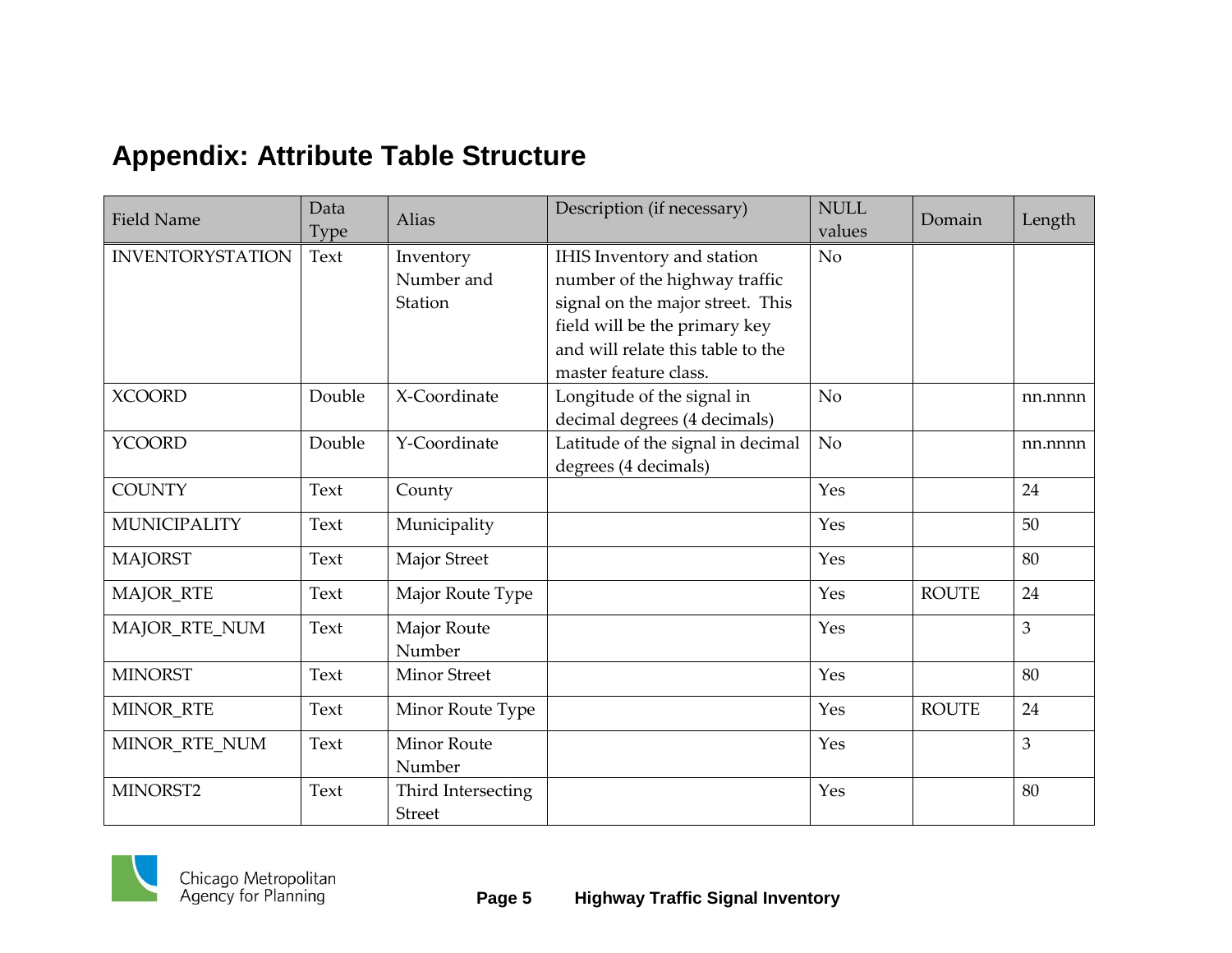| <b>Field Name</b> | Data<br>Type | Alias                                            | Description (if necessary) | <b>NULL</b><br>values | Domain         | Length         |
|-------------------|--------------|--------------------------------------------------|----------------------------|-----------------------|----------------|----------------|
| MINOR_RTE2        | Text         | Third Intersecting<br>Route Type                 |                            | Yes                   | <b>ROUTE</b>   | 24             |
| MINOR_RTE2_NUM    | Text         | Third Intersecting<br>Route Number               |                            | Yes                   |                | 3              |
| MAJORST JURIS     | Text         | Major Street<br>Highway<br>Jurisdiction          |                            | Yes                   | <b>JURIS</b>   | 24             |
| MINORST JURIS     | Text         | <b>Minor Street</b><br>Jurisdiction              |                            | Yes                   | <b>JURIS</b>   | 24             |
| MINORST2 JURIS    | Text         | Third Intersecting<br><b>Street Jurisdiction</b> |                            | Yes                   | <b>JURIS</b>   | 24             |
| SIGMAINT_JURIS    | Text         | Signal<br>Maintenance<br>Jurisdiction            |                            | Yes                   | <b>JURIS</b>   | 24             |
| <b>RRCOORD</b>    | Text         | Railroad<br>Coordination                         | Railroad signal preemption | Yes                   | <b>YESNO</b>   | 3              |
| <b>MASTER</b>     | Text         | Master Controller                                |                            | Yes                   | <b>YESNO</b>   | $\overline{3}$ |
| <b>COMTYPE</b>    | Text         | Coordination<br>Communication<br>Type            |                            | Yes                   | <b>COMTYPE</b> | 24             |
| <b>CONTMANUF</b>  | Text         | Controller<br>Manufacturer                       |                            | Yes                   |                | 50             |
| <b>CONTMODEL</b>  | Text         | Controller Model                                 |                            | Yes                   |                | 50             |
| <b>CONTYPE</b>    | Text         | Controller Type                                  |                            | Yes                   | <b>CONTYPE</b> | 24             |
| <b>VEHDET</b>     | Text         | <b>Vehicle Detection</b><br><b>Type</b>          |                            | Yes                   | <b>VEHDET</b>  | 24             |

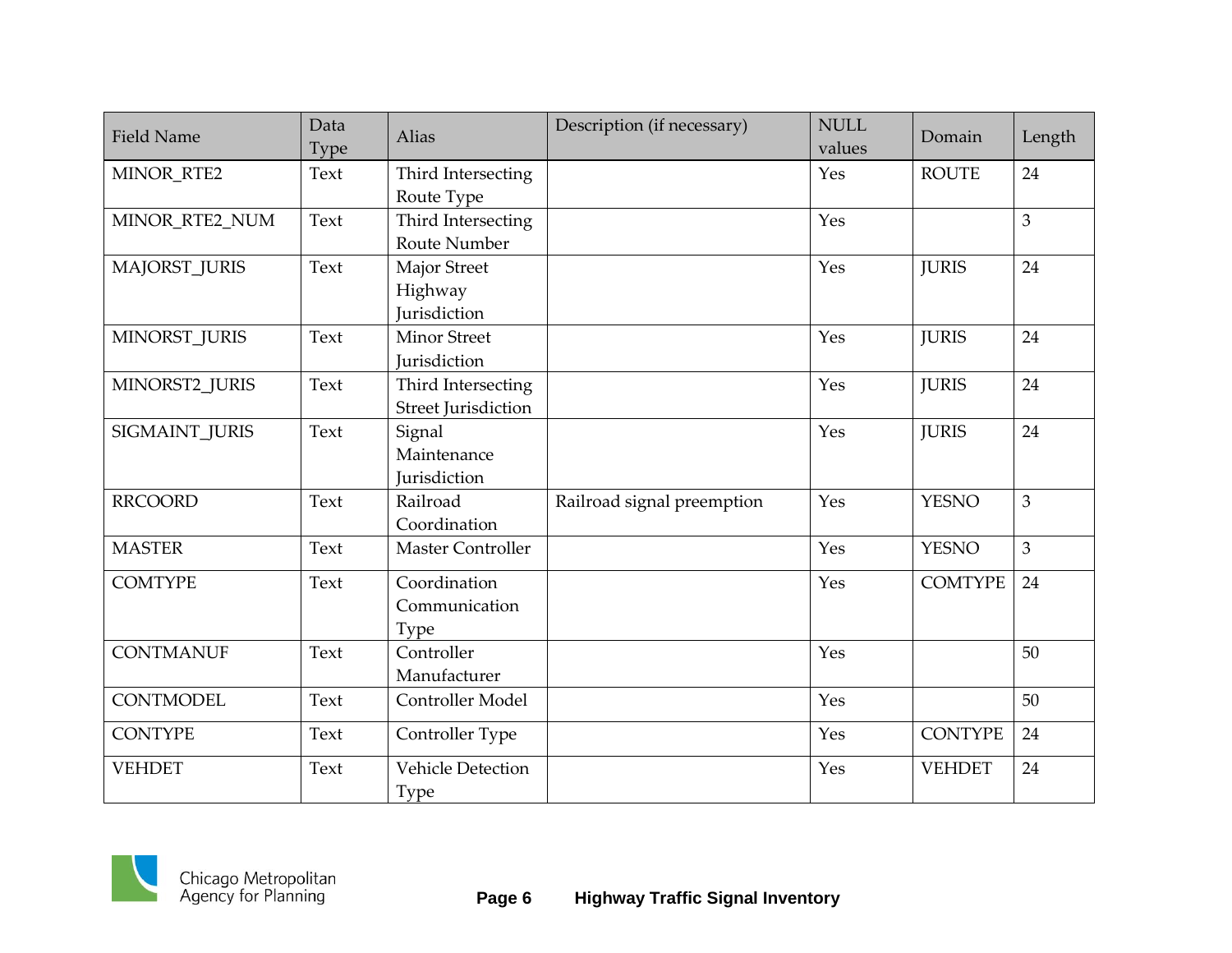| <b>Field Name</b> | Data<br>Type | <b>Alias</b>                            | Description (if necessary)                                                                             | <b>NULL</b><br>values | Domain       | Length |
|-------------------|--------------|-----------------------------------------|--------------------------------------------------------------------------------------------------------|-----------------------|--------------|--------|
| LED_SIGNALS       | Text         | LED Signals                             |                                                                                                        | Yes                   | <b>YESNO</b> | 3      |
| <b>SIGIC</b>      | Text         | Signal<br>Interconnect                  |                                                                                                        | Yes                   | <b>YESNO</b> | 3      |
| <b>SIGICID</b>    | Text         | Signal<br>Interconnect ID               | Participating agency signal<br>interconnect ID (may not be the<br>same as the CMAP interconnect<br>ID) | Yes                   |              | 24     |
| <b>ADAPTSIG</b>   | Text         | Adaptive Signal<br>Control              |                                                                                                        | Yes                   | <b>YESNO</b> | 3      |
| <b>TSP</b>        | Text         | <b>Transit Signal</b><br>Priority       |                                                                                                        | Yes                   | <b>YESNO</b> | 3      |
| <b>REDENF</b>     | Text         | Red-Light Camera<br>Enforcement         |                                                                                                        | Yes                   | <b>YESNO</b> | 3      |
| PEDSIG            | Text         | Pedestrian Signal                       |                                                                                                        | Yes                   | <b>YESNO</b> | 3      |
| <b>PEDCD</b>      | Text         | Pedestrian<br>Countdown<br>Signal       |                                                                                                        | Yes                   | <b>YESNO</b> | 3      |
| <b>ACCPEDSIG</b>  | Text         | Accessible<br>Pedestrian Signal         |                                                                                                        | Yes                   | <b>YESNO</b> | 3      |
| <b>EMERGPEMP</b>  | Text         | Emergency<br>Vehicle<br>Preemption      |                                                                                                        | Yes                   | <b>YESNO</b> | 3      |
| <b>EVP_MAKE</b>   | Text         | Emergency<br>Vehicle<br>Preemption Make |                                                                                                        | Yes                   |              |        |

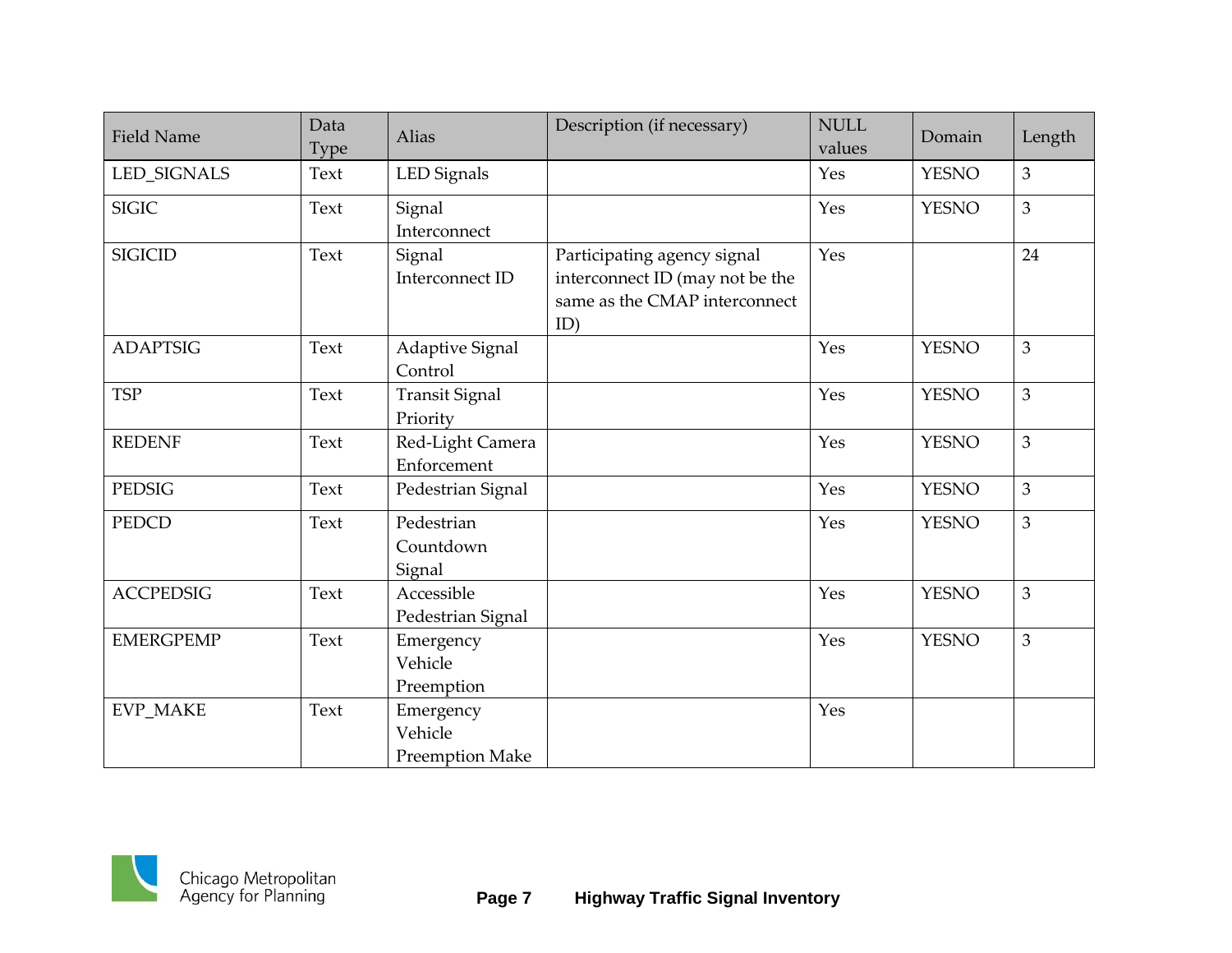| <b>Field Name</b>      | Data<br>Type | Alias                                             | Description (if necessary)                                           | <b>NULL</b><br>values | Domain       | Length |
|------------------------|--------------|---------------------------------------------------|----------------------------------------------------------------------|-----------------------|--------------|--------|
| EVP_MODEL              | Text         | Emergency<br>Vehicle<br>Preemption Model          |                                                                      | Yes                   |              |        |
| <b>ADVFLASHACTIVE</b>  | Text         | <b>Advance Active</b><br><b>Warning Flashers</b>  |                                                                      | Yes                   | <b>YESNO</b> | 3      |
| <b>ADVFLASHPASSIVE</b> | Text         | <b>Advance Passive</b><br><b>Warning Flashers</b> |                                                                      | Yes                   | <b>YESNO</b> | 3      |
| <b>ADVDETECTION</b>    | Text         | <b>Advance Vehicle</b><br>Detection               |                                                                      | Yes                   | <b>YESNO</b> | 3      |
| <b>PHASEEXTENSION</b>  | Text         | <b>Signal Phase</b><br>Extension                  | Signal Phase Extension to<br>accommodate vehicles in<br>dilemma zone | Yes                   | <b>YESNO</b> | 3      |
| <b>CMU_MAKE</b>        | Text         | <b>Conflict Monitor</b><br>Make                   |                                                                      | Yes                   |              | 50     |
| <b>CMU MODEL</b>       | Text         | <b>Conflict Monitor</b><br>Model                  |                                                                      | Yes                   |              | 50     |
| <b>UPS_MAKE</b>        | Text         | Uninterruptible<br>Power Supply<br>Make           |                                                                      | Yes                   |              | 50     |
| UPS MODEL              | Text         | Uninterruptible<br>Power Supply<br>Model          |                                                                      | Yes                   |              | 50     |
| PTZ CAM MAKE           | Text         | Pan-Tilt-Zoom<br>Camera Make                      |                                                                      | Yes                   |              | 50     |
| PTZ_CAM_MODEL          | Text         | Pan-Tilt-Zoom<br>Camera Model                     |                                                                      | Yes                   |              | 50     |
| <b>FLASHYELLOW</b>     | Text         | <b>Flashing Yellow</b><br>Arrow                   | Flashing Yellow Arrow Left<br>Turn Signal                            | Yes                   | <b>YESNO</b> | 3      |